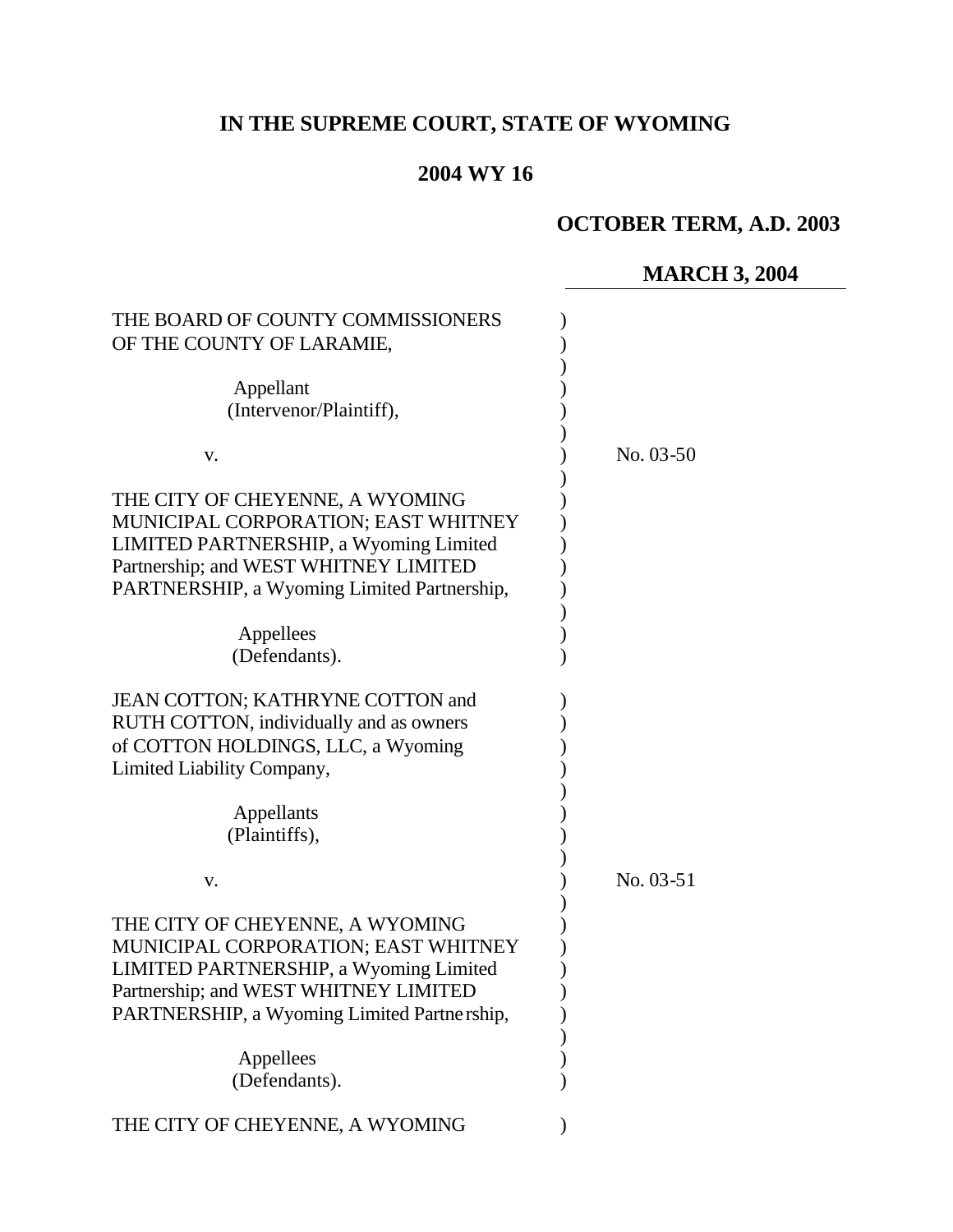| MUNICIPAL CORPORATION,                                                                                            |           |
|-------------------------------------------------------------------------------------------------------------------|-----------|
| Appellant<br>(Defendant),                                                                                         |           |
| V.                                                                                                                | No. 03-52 |
| THE BOARD OF COUNTY COMMISSIONERS<br>OF THE COUNTY OF LARAMIE,                                                    |           |
| Appellee<br>(Intervenor/Plaintiff).                                                                               |           |
| THE BOARD OF COUNTY COMMISSIONERS<br>OF THE COUNTY OF LARAMIE,                                                    |           |
| Appellant<br>(Intervenor/Plaintiff),                                                                              |           |
| V.                                                                                                                | No. 03-53 |
| THE CITY OF CHEYENNE, A WYOMING<br>MUNICIPAL CORPORATION,                                                         |           |
| Appellee<br>(Defendant).                                                                                          |           |
| THE CITY OF CHEYENNE, A WYOMING<br>MUNICIPAL CORPORATION,                                                         |           |
| Appellant<br>(Defendant),                                                                                         |           |
| V.                                                                                                                | No. 03-54 |
| THE BOARD OF COUNTY COMMISSIONERS<br>OF THE COUNTY OF LARAMIE,                                                    |           |
| Appellee<br>(Intervenor/Plaintiff).                                                                               |           |
| JEAN COTTON; KATHRYNE COTTON and<br>RUTH COTTON, individually and as owners<br>of COTTON HOLDINGS, LLC, a Wyoming |           |
| Limited Liability Company,                                                                                        |           |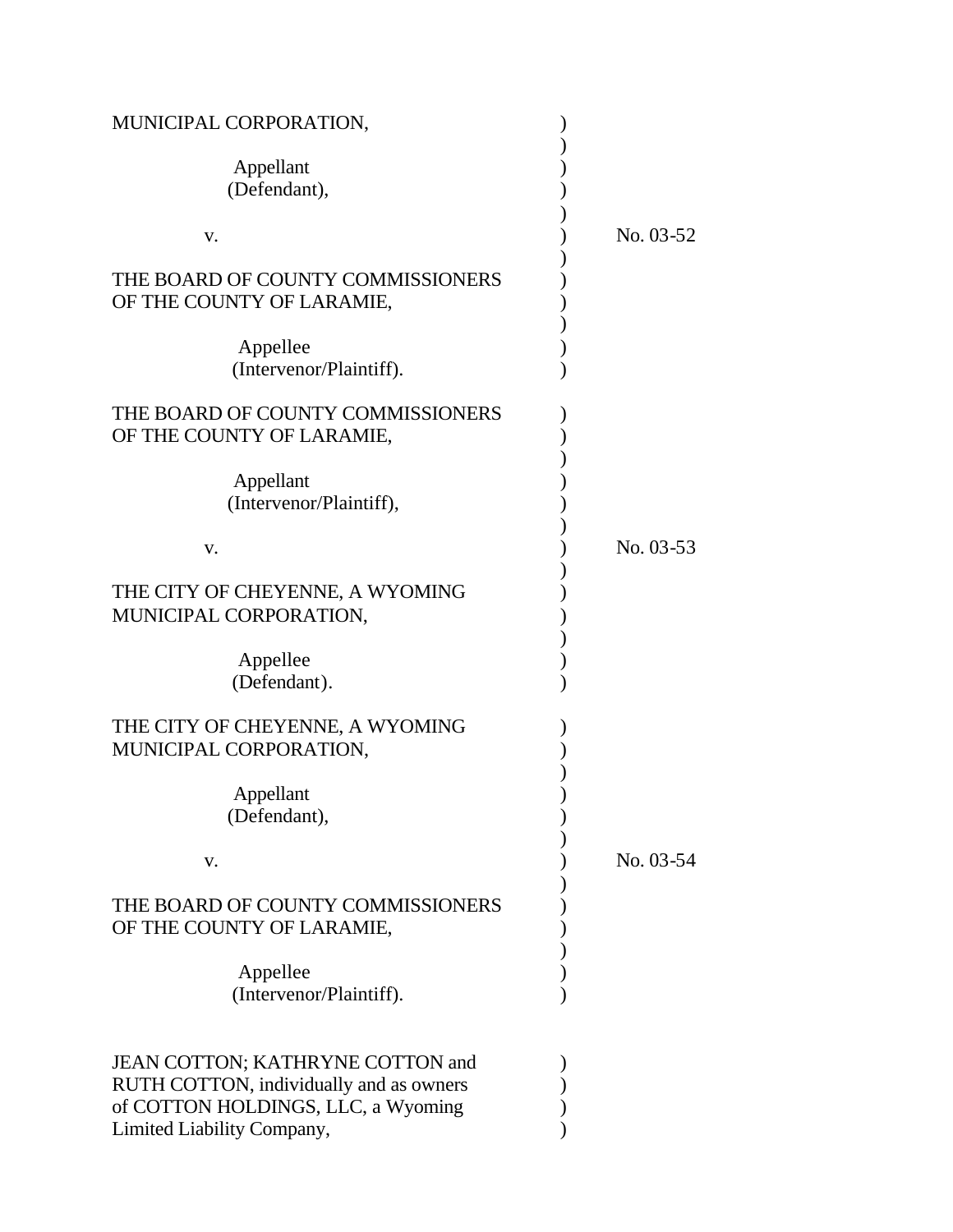| Appellants                              |           |
|-----------------------------------------|-----------|
| (Plaintiffs),                           |           |
| V.                                      | No. 03-55 |
|                                         |           |
| THE CITY OF CHEYENNE, A WYOMING         |           |
| MUNICIPAL CORPORATION                   |           |
|                                         |           |
| Appellee                                |           |
| (Defendants).                           |           |
|                                         |           |
| THE CITY OF CHEYENNE, A WYOMING         |           |
| MUNICIPAL CORPORATION,                  |           |
|                                         |           |
| Appellant                               |           |
| (Defendant),                            |           |
|                                         |           |
| $V_{\cdot}$                             | No. 03-56 |
|                                         |           |
| JEAN COTTON; KATHRYNE COTTON and        |           |
| RUTH COTTON, individually and as owners |           |
| of COTTON HOLDINGS, LLC, a Wyoming      |           |
| Limited Liability Company,              |           |
|                                         |           |
| Appellees                               |           |
| (Plaintiffs).                           |           |

## *Appeals from the District Court of Laramie County The Honorable Edward L. Grant, Judge*

# *Representing Board of County Commissioners of the County of Laramie:*

*Peter H. Froelicher, Laramie County Attorney, Cheyenne, Wyoming.*

## *Representing City of Cheyenne:*

*W. Perry Dray and Nicholas G.J. Healey of Dray, Thomson & Dyekman, P.C., Cheyenne, Wyoming.*

*Representing Jean Cotton; Kathryne Cotton, Ruth Cotton and Cotton Holdings, LLC:*

*John M. Walker of Hickey, Mackey, Evans & Walker, Cheyenne, Wyoming.*

#### *Representing East Whitney Limited Partnership and West Whitney Limited Partnership:*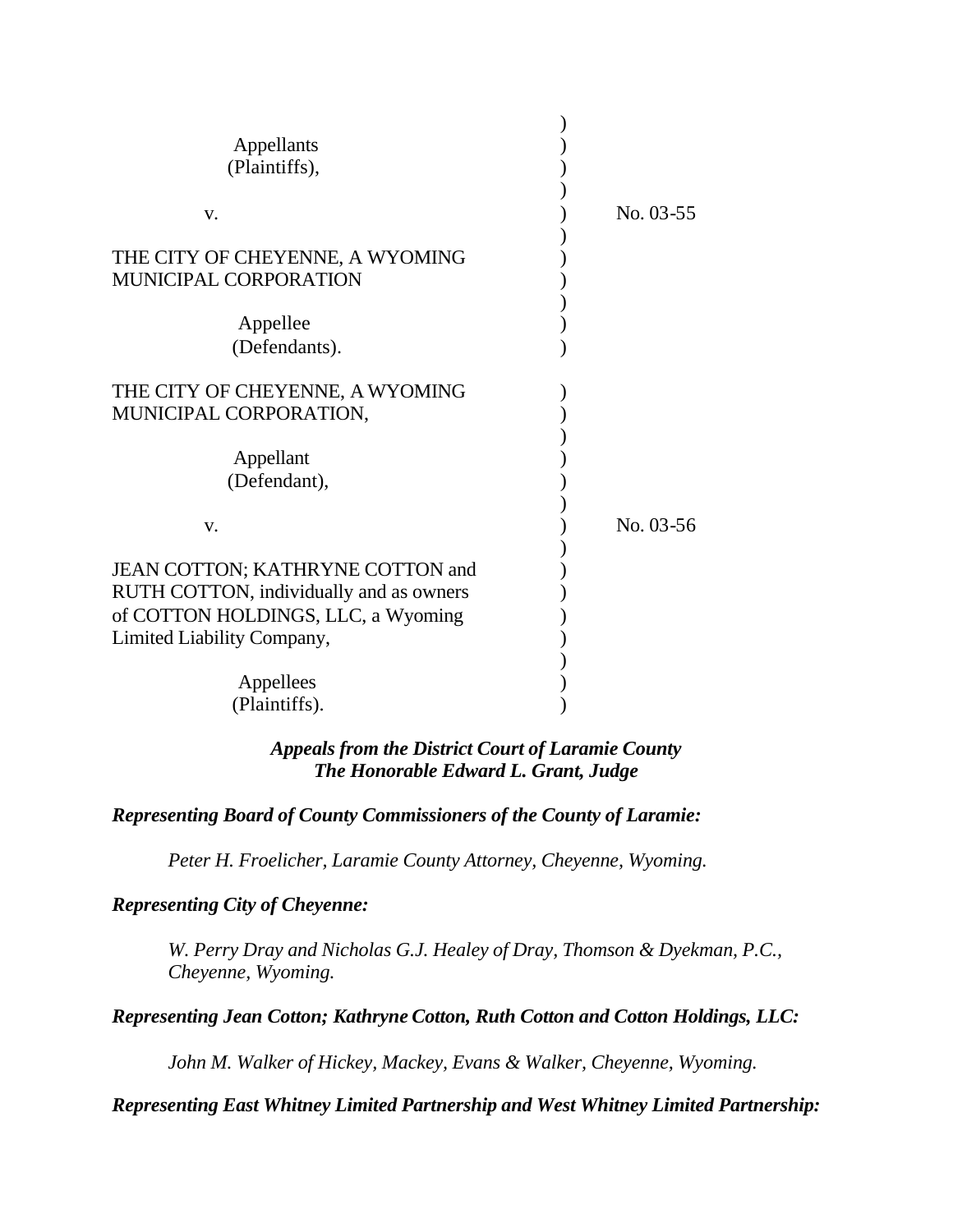*Raymond W. Martin of Sundahl, Powers, Kapp & Martin, Cheyenne, Wyoming.*

*Before HILL, C.J., and LEHMAN, KITE, and VOIGT, JJ., and JAMES, D.J.*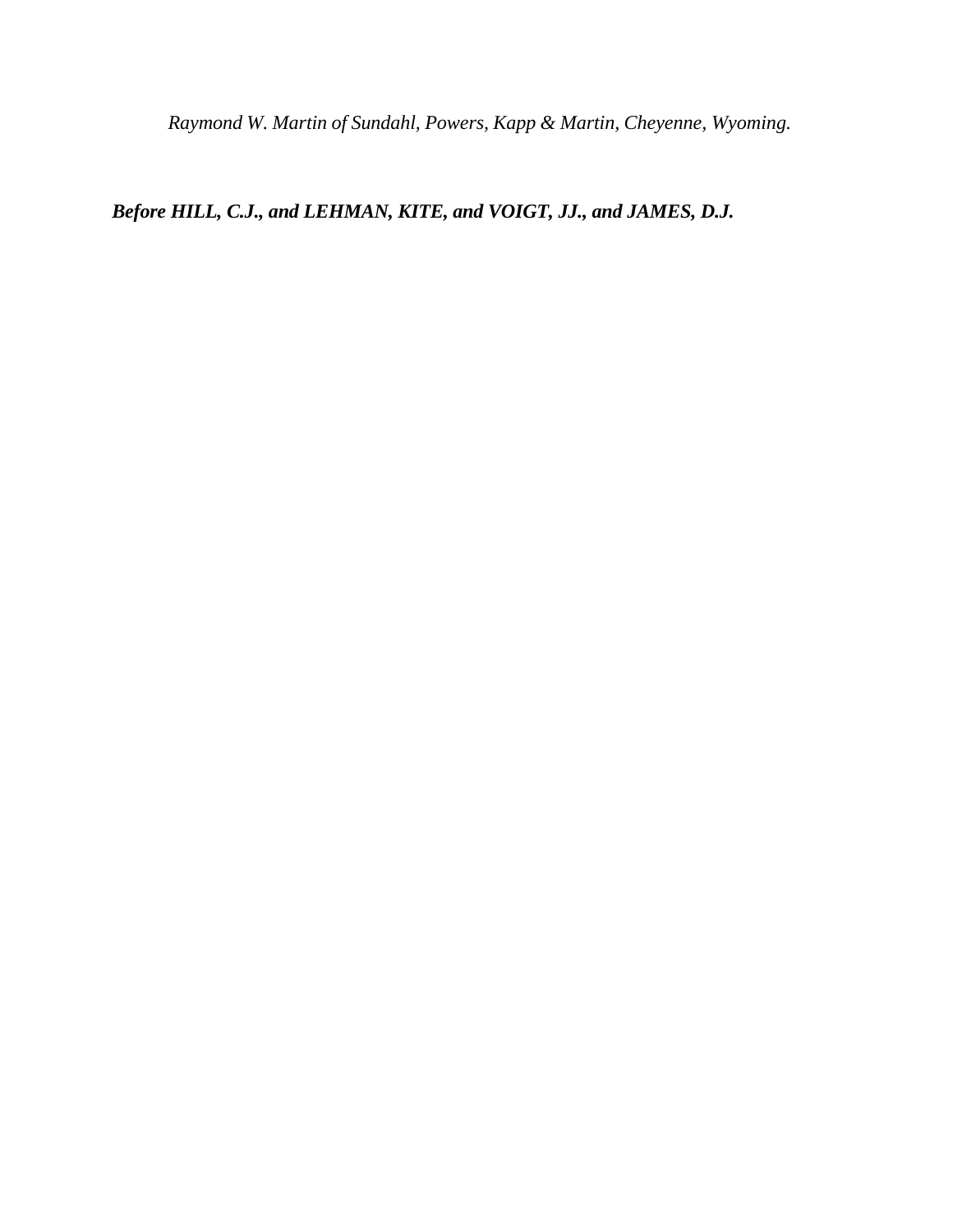#### **VOIGT, Justice.**

[¶1] These combined appeals concern an annexation ordinance of the City of Cheyenne. The district court determined that both Laramie County and certain private parties had standing to challenge the ordinance, but found in favor of the City of Cheyenne as to the annexation, itself. We affirm in part, reverse in part, and remand.

### *NATURE OF THE CASE*

[¶2] East Whitney Limited Partnership and West Whitney Limited Partnership (the Whitney partnerships) petitioned the City of Cheyenne (the City) to annex property owned by them known as the Saddle Ridge Subdivision (Saddle Ridge). After conducting public hearings, the City passed an annexation ordinance. Prior to third reading of the ordinance, however, Jean Cotton, Kathryne Cotton and Ruth Cotton, individually and as members of Cotton Holdings, LLC (the Cottons), filed a declaratory judgment action in the district court seeking a declaration that the ordinance was void because Saddle Ridge was separated from the City's nearest boundary by approximately one-quarter of a mile and was not, therefore, eligible for annexation.<sup>1</sup> By stipulation of the parties, the Board of County Commissioners of Laramie County (the County) was allowed to intervene in the action as a plaintiff.

[¶3] After the annexation ordinance was adopted, both the Cottons and the County filed appeals in the district court pursuant to Wyo. Stat. Ann. § 15-1-409 (LexisNexis 2003) in which they contended that the City had abused its discretion, acted arbitrarily and capriciously, and acted not in accordance with law in finding Saddle Ridge eligible for annexation.<sup>2</sup> Eventually, all parties sought summary judgment in all three cases (the single declaratory judgment action and the two statutory appeals).<sup>3</sup>

<sup>2</sup> Wyo. Stat. Ann.  $\S$  15-1-409 states:

l

(a) If any landowner in the territory proposed to be annexed or any owner of real property in the annexing city or town, or utility is aggrieved by the acts of the governing body, he may appeal to the district court for a review of the acts or findings thereof.

(b) If the court determines that the action taken was capricious or arbitrary, or if it appears from the evidence that the landowner's right in his property is being unwarrantedly invaded or that the governing body abused its discretion, the court shall declare the annexing ordinance void. If

<sup>&</sup>lt;sup>1</sup> Wyo. Stat. Ann. § 1-37-103 (LexisNexis 2003) states:

Any person interested under a deed, will, written contract or other writings constituting a contract, or whose rights, status or other legal relations are affected by the Wyoming constitution or by a statute, municipal ordinance, contract or franchise, may have any question of construction or validity arising under the instrument determined and obtain a declaration of rights, status or other legal relations.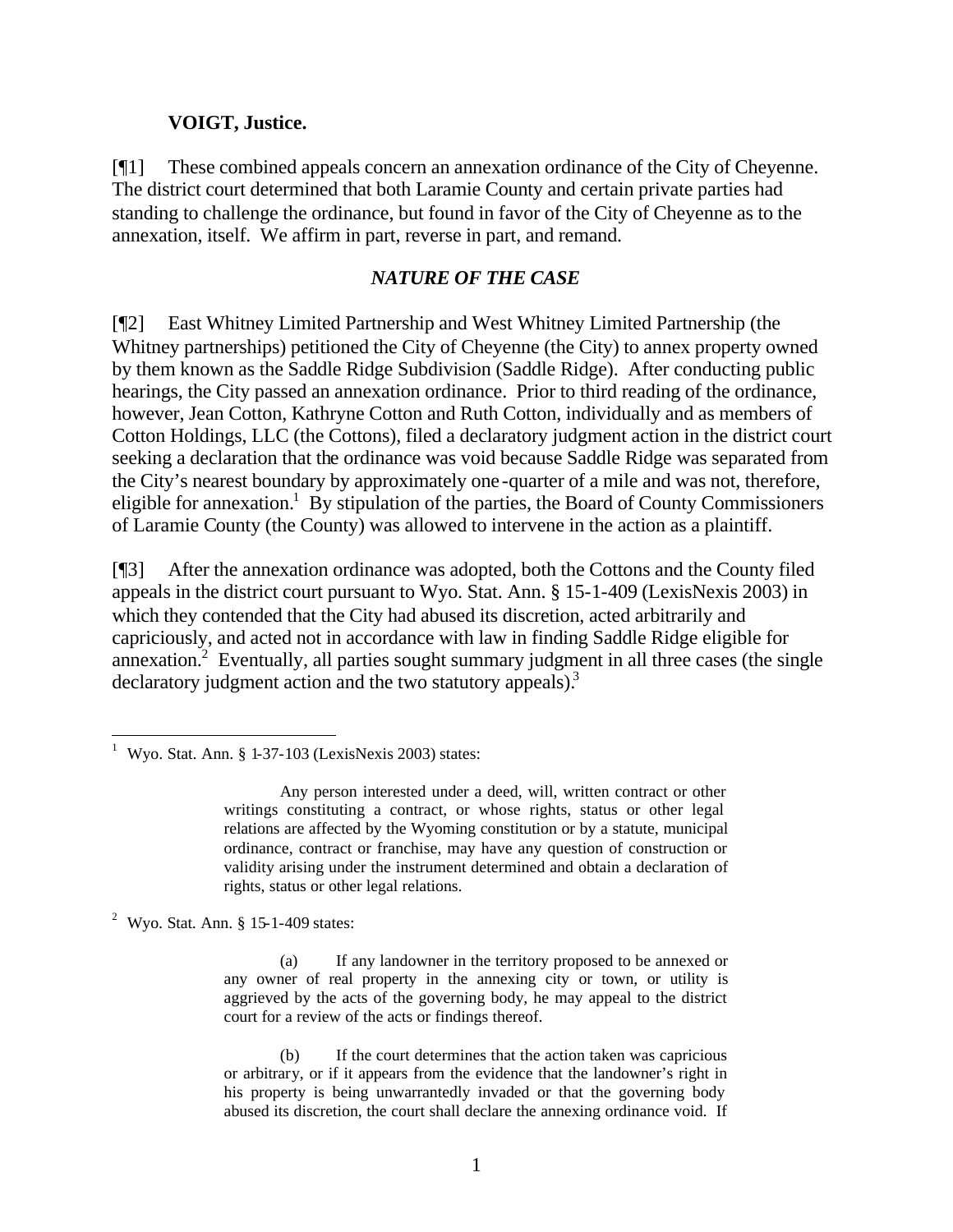[¶4] The district court declined to consolidate the three cases, but did join them for hearing purposes. By a single order entered on February 6, 2003, the district court denied summary judgment to the County and to the Cottons, and granted summary judgment to the City, finding, however, that both the County and the Cottons did have standing to challenge the annexation ordinance in both the declaratory judgment action and in the statutory appeals.

[¶5] These three district court cases have resulted in seven docketed appeals in this Court. The County separately appealed in both the declaratory judgment action and the statutory appeal, as did the Cottons. The City cross-appealed the standing issue in all three cases. The two appeals in which the County was appellant were consolidated, as were the two appeals in which the Cottons were appellant. All seven appeals were joined for oral argument and all will be addressed in this opinion.

#### *ISSUES*

[¶6] We will summarize and restate the various issues presented by the parties as follows:

1. Did the Cottons and the County have standing to challenge the City's annexation of Saddle Ridge?

2. Was Saddle Ridge "contiguous with or adjacent to" the City and, therefore, eligible for annexation pursuant to Wyo. Stat. Ann. § 15-1-402(a)(iv) (LexisNexis 2001)?<sup>4</sup>

> the court determines the action of the governing body was proper and valid, it shall sustain the ordinance.

> (c) All proceedings to review the findings and the decisions of the governing body shall be brought within ten (10) days of the effective date of the annexation ordinance, and if not brought within that time are forever barred.

 $3$  The Whitney partnerships became defendants in the declaratory judgment action by an amended complaint filed August 23, 2002. They were not named as parties in the statutory appeals nor did they file any separate summary judgment motions. Furthermore, inasmuch as they did not file a notice of appeal in this Court, they have been improperly aligned as an appellant in the City's cross appeals.

4 Wyo. Stat. Ann. § 15-1-402 states, in pertinent part:

. . .

l

(a) Before any territory is eligible for annexation, the governing body of any city or town at a hearing as provided in W.S. 15-1- 405 shall find that:

> (iv) The area sought to be annexed is contiguous with or adjacent to the annexing city or town, or the area meets the requirements of W.S. 15-1-407[.]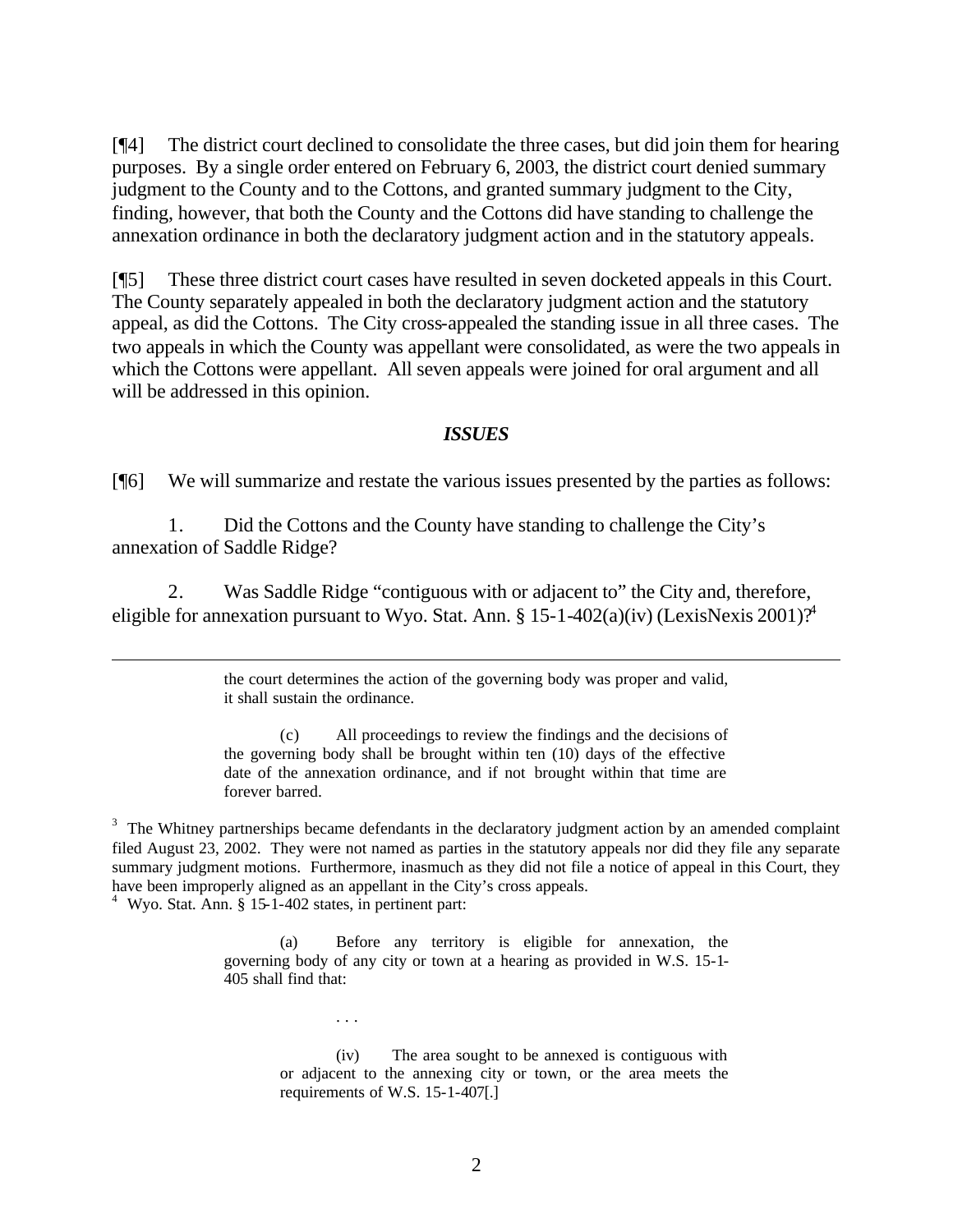### *STANDARD OF REVIEW*

[¶7] Summary judgment motions are governed generally by W.R.C.P. 56, and specifically by the following language found in subsection (c) of the rule:

> The judgment sought shall be rendered forthwith if the pleadings, depositions, answers to interrogatories, and admissions on file, together with the affidavits, if any, show that there is no genuine issue as to any material fact and that the moving party is entitled to a judgment as a matter of law.

W.R.C.P. 56(a) and (b) provide that summary judgment may be appropriate for either the plaintiff or the defendant in a declaratory judgment action. A summary judgment entered in a declaratory judgment action is subject to our usual standard for review of summary judgments. Wyoming Community College Com'n v. Casper Community College Dist., 2001 WY 86, ¶ 11, 31 P.3d 1242, 1247 (Wyo. 2001); *Fontaine v. Board of County Com'rs of Park County,* 4 P.3d 890, 892 (Wyo. 2000).

[¶8] "This Court reviews a summary judgment in the same light as the district court, using the same materials and following the same standards." *Markstein v. Countryside I, L.L.C.,*  2003 WY 122, ¶ 11, 77 P.3d 389, 393 (Wyo. 2003). Where, as here, there are no contentions that genuine issues of material fact exist, our concern is strictly with application of the law. *Wyoming Community College Com'n,* 2001 WY 86, ¶ 11, 31 P.3d at 1247. We accord no deference to the district court's conclusions on questions of law. *Yeager v. Forbes,* 2003 WY 134, ¶ 12, 78 P.3d 241, 246 (Wyo. 2003).

> "An issue of statutory interpretation presents a question of law. *Butts v. Wyoming State Bd. of Architects,* 911 P.2d 1062, 1065 (Wyo.1996); *Parker Land & Cattle Co. v. Wyo. Game and Fish Comm'n,* 845 P.2d 1040, 1042 (Wyo.1993). In interpreting statutes, we primarily determine the legislature's intent. *State ex rel. Motor Vehicle Div. v. Holtz,* 674 P.2d 732, 736 (Wyo.1983). If the language is sufficiently clear, we do not resort to rules of construction. *Id.* We apply our general rule that we look to the ordinary and obvious meaning of a statute when the language is unambiguous. *Parker Land,* 845 P.2d at 1042."

*Fontaine,* 4 P.3d at 894 (*quoting Kirbens v. Wyoming State Bd. of Medicine,* 992 P.2d 1056, 1060 (Wyo. 1999)).

> "'If the language is sufficiently clear, there is no need to resort to rules of construction. When the language is not clear or is ambiguous, the court must look to the mischief the statute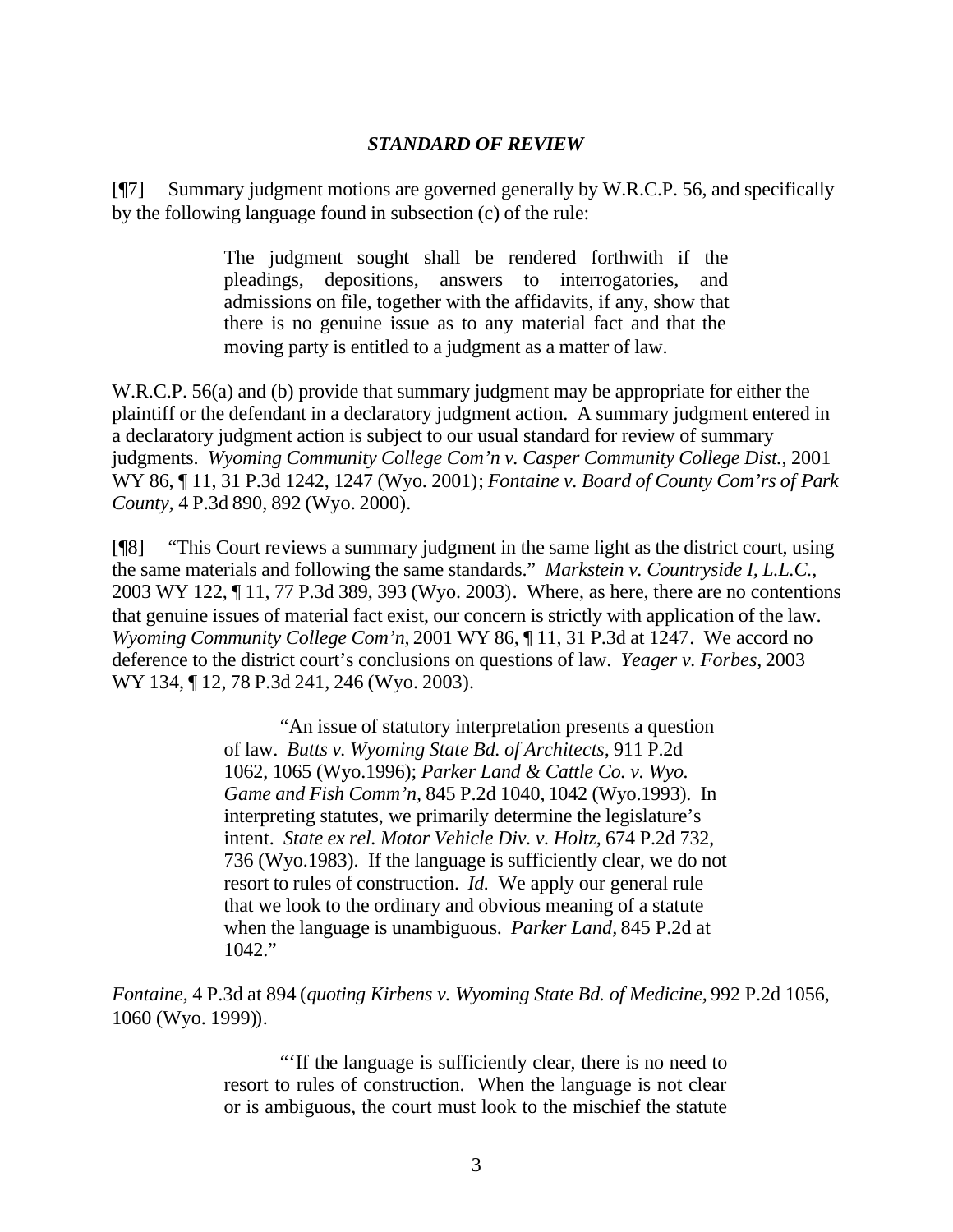was intended to cure, the historical setting surrounding its enactment, the public policy of the state, the conclusions of law, and other prior and contemporaneous facts and circumstances, making use of the accepted rules of construction to ascertain a legislative intent that is reasonable and consistent.'"

*Fontaine*, 4 P.3d at 894-95 (*quoting State ex rel. Motor Vehicle Div. v. Holtz,* 674 P.2d 732, 736 (Wyo. 1983) and *Peterson v. Wyoming Game and Fish Com'n*, 989 P.2d 113, 118 (Wyo. 1999)).

#### *DISCUSSION*

#### *STANDING*

[¶9] Wyo. Stat. Ann. § 15-1-409, set out in detail in a footnote earlier herein, allows "any landowner in the territory proposed to be annexed or any owner of real property in the annexing city or town, or utility [who] is aggrieved by the acts of the governing body" to appeal an annexation to the district court. The statute further provides that the court is to void the annexation if it "determines that the action taken was capricious or arbitrary, or if it appears from the evidence that the landowner's right in his property is being unwarrantedly invaded, or that the governing body abused its discretion[.]" Wyo. Stat. Ann § 15-1-409(b). Wyo. Stat. Ann. § 1-37-103 (LexisNexis 2003), also set out in detail in a footnote earlier herein, allows "[a]ny person . . . whose rights, status or other legal relations are affected by . . . a . . . municipal ordinance" to file a declaratory judgment action. The statutory purpose for such an action is to "have any question of construction or validity arising under the instrument determined and obtain a declaration of rights, status or other legal relations." *Id.* The district court found that the Cottons had standing under both statutes to challenge the City's annexation of Saddle Ridge, but it did not enunciate the bases of its findings.

[¶10] One must meet two conditions to have standing to appeal an annexation ordinance pursuant to Wyo. Stat. Ann. § 15-1-409. First, one must be a landowner in the territory being annexed, or a real property owner within the annexing municipality, or a utility. And second, one must be aggrieved by the annexation. We can infer what the legislature intended by the word "aggrieved" by looking to the findings identified in the statute that would require the district court to void the ordinance: the act of annexation was capricious or arbitrary, the municipality abused its discretion, or the landowner's right in his property was unwarrantedly invaded. Wyo. Stat. Ann § 15-1-409(b). We have characterized these findings as going to the merits of the annexation, not to the validity of the ordinance. *Cox v. City of Cheyenne,* 2003 WY 146, ¶ 26, 79 P.3d 500, 509 (Wyo. 2003). Nevertheless, while it includes as one option proof of harm to a particular property right, the legislative concept of "aggrieved" in this statute clearly incorporates the broader public interest in preventing unreasonable actions by the governing body. Resident real property owners do not have to be specially aggrieved in that ownership; they can be aggrieved simply by a municipality's failure to comply with the annexation statutes. *Kroenlein v. Eddington,* 2001 WY 115, ¶ 11, 35 P.3d 1207, 1211 (Wyo. 2001).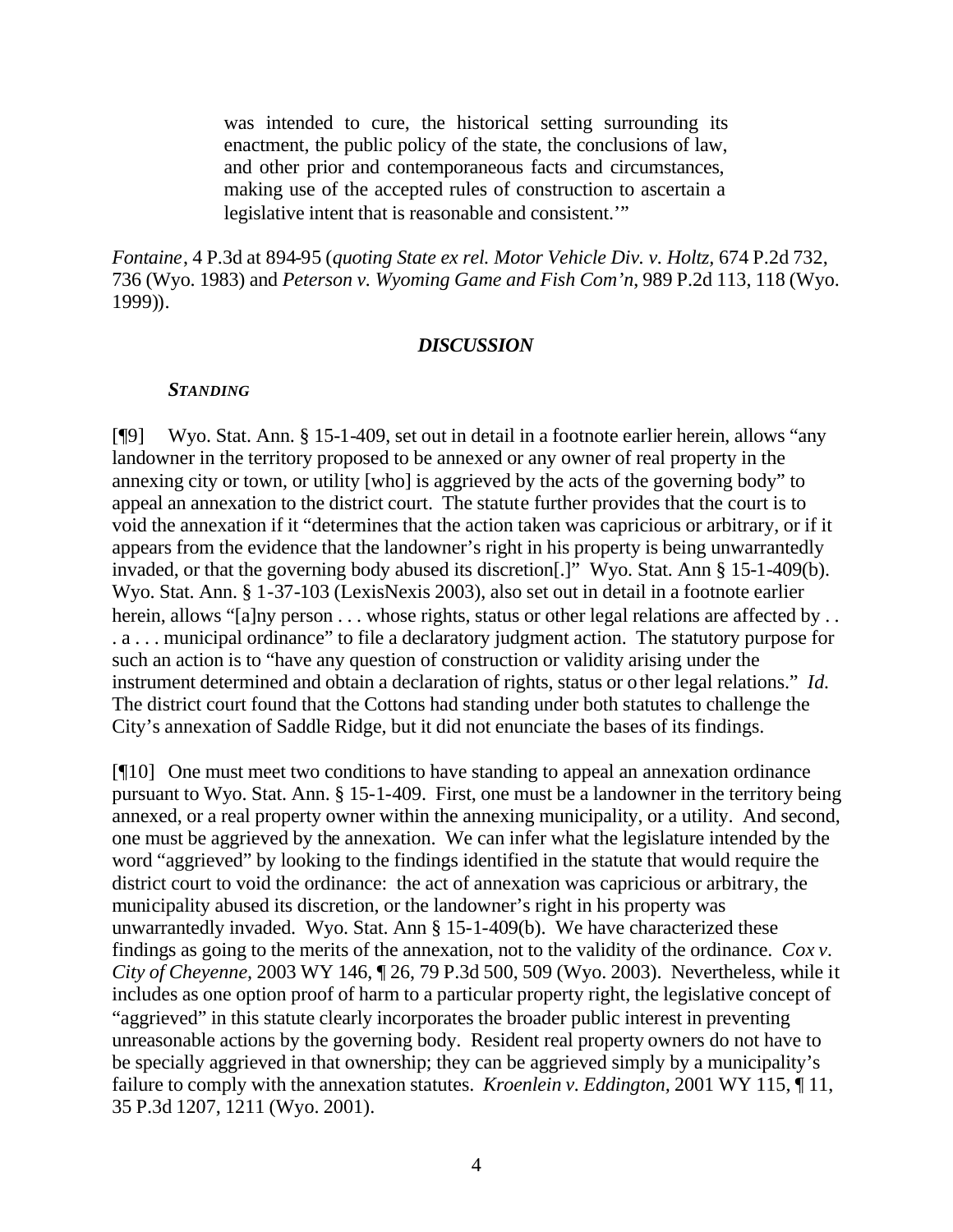[¶11] As we stated earlier, the district court's summary judgment order did not explain its standing decision. Nevertheless, we may affirm the district court under any proper legal ground appearing in the record. *Kroenlein,* 2001 WY 115, ¶ 8, 35 P.3d at 1211; *Wyoming Community College Com'n,* 2001 WY 86,  $\P$  11, 31 P.3d at 1247. In that regard, the Cottons' standing claim is two-pronged: first, they contend that their property adjacent to Saddle Ridge is negatively affected by the annexation because they no longer will be able to repair or replace their septic system; and second, they claim to own real property within the City. If either of these contentions is sustained by the record, the district court must be affirmed on the issue of the Cottons' standing to challenge the annexation ordinance.

[¶12] The City argues that the Cottons are not real property owners within the City because the property they claim to own is actually owned by a separate legal entity, Avenues Pet Clinic, LLC. Further, relying on *Matter of Various Water Rights in Lake DeSmet Reservoir, Bd. of Control, Docket No. II-77-2-1,* 623 P.2d 764, 769 (Wyo. 1981), the City contends that Wyoming's standing principles were designed to weed out the type of speculative future injury alleged in the Cottons' septic system claim.

[¶13] We will affirm the conclusion of the district court that the Cottons have standing to challenge the City's annexation of Saddle Ridge under Wyo. Stat. Ann. § 15-1-409. The City does not dispute the fact that Jean Cotton, Kathryne Cotton, and Ruth Cotton own Cotton Holdings, LLC, and that Cotton Holdings, LLC, owns Avenues Pet Clinic, LLC. The individual Cottons and Cotton Holdings, LLC, are all named parties in these actions. The fact that the real property located within the City is technically owned by their wholly owned limited liability company is not sufficient, in our view, to thwart the purposes of our standing jurisprudence or the statutory appeal process. The individual Cottons and Cotton Holdings, LLC, have the same interest in the matter as does Avenues Pet Clinic, LLC, so they have pursued the matter with equal vigor.

[¶14] We see no need to revisit in detail the law of standing as it generally applies to the separate question of the County's standing to challenge the City's annexation ordinance. Suffice it to say, in regard to Wyo. Stat. Ann. § 15-1-409, that the County unquestionably owns real property within the City and would be aggrieved to the same extent as any other such landowner if the City failed to comply with the annexation statutes. *See Kroenlein,*  2001 WY 115, ¶ 11, 35 P.3d at 1211 (residents have a strong interest in seeing compliance with the law). Wyoming counties have the statutory right to sue, and we have been shown no constitutional or statutory obstacle in this state to the challenge of a city annexation ordinance by a county. Wyo. Stat. Ann. § 18-2-101(a)(i) (LexisNexis 2003); *see* Timothy M. Hall, Annotation, *Right of One Governmental Subdivision to Challenge Annexation* 

l

<sup>&</sup>lt;sup>5</sup> In 1983, the County, the City, the South Cheyenne Water and Sewer District, and the City's Board of Public Utilities entered into an agreement under Section 201 of the Clean Water Act, 33 U.S.C. § 1281, to coordinate the treatment of wastewater. The agreement establishes a perimeter area around the city where, under certain conditions, septic systems may not be repaired or replaced and the landowner must obtain city sewer and water service.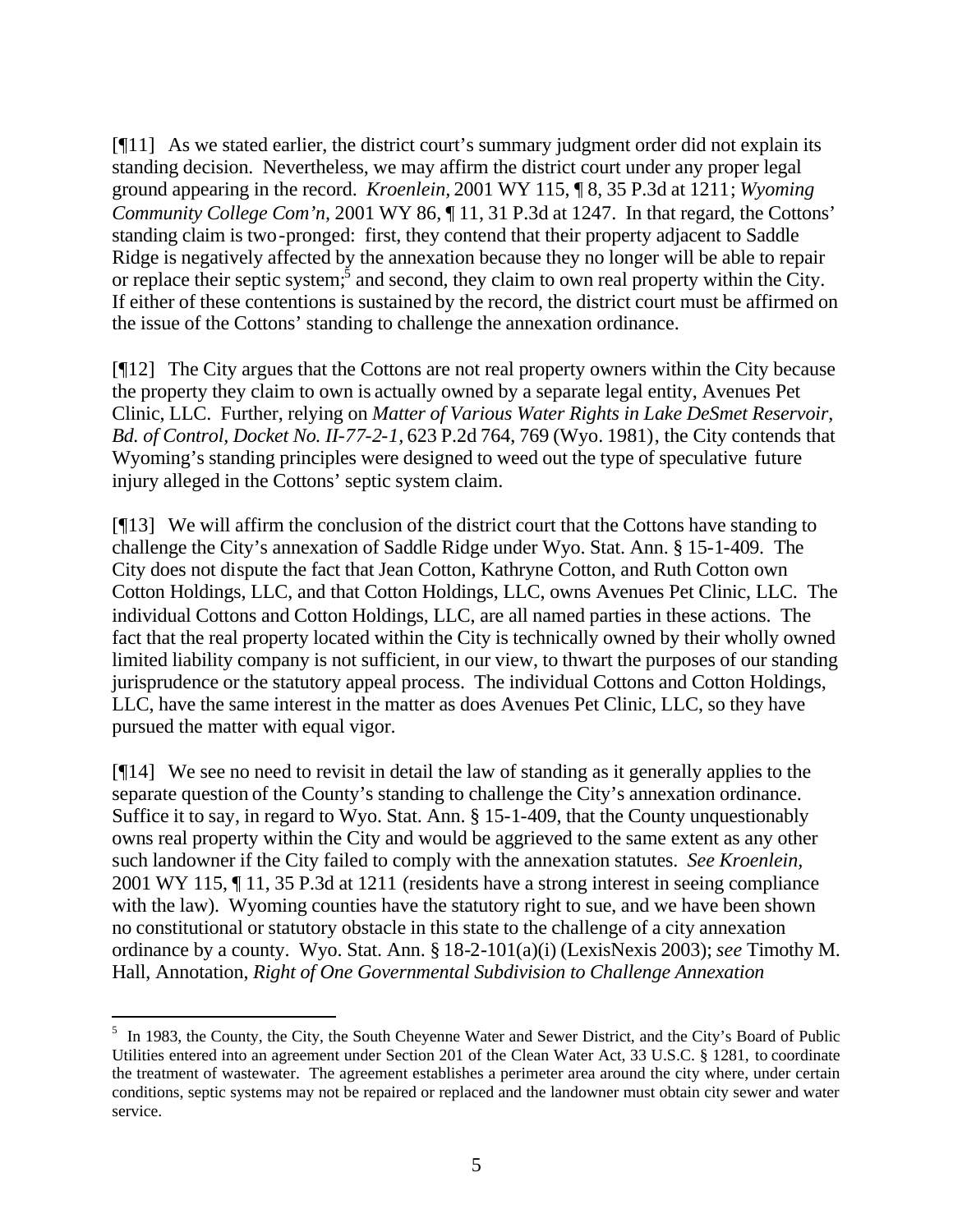*Proceedings by Another Such Subdivision,* 17 A.L.R.5th 195, § 4 (1994). We affirm the district court's conclusion that the County had standing to appeal the City's annexation of Saddle Ridge.

[¶15] The City presents one additional argument against the County having standing in this case. The City contends that, as a party to the 1983 "Section 201 Agreement" described previously in a footnote herein, the County could not be aggrieved by the annexation of Saddle Ridge. Succinctly stated, it is the City's position that the Section 201 Agreement contemplates exactly the type of non-contiguous annexation exemplified by the annexation of Saddle Ridge. The County argues, to the contrary, that septic system exceptions in the agreement expressly recognize that property must be contiguous to be annexed to the City.

[¶16] The district court's summary judgment order did not directly address the impact of the Section 201 Agreement upon the County's standing. Nevertheless, inasmuch as the County was found to have standing, this issue must have been resolved against the City. We will affirm that conclusion because we do not have sufficient grounds to do otherwise. The Section 201 Agreement has not been definitely adjudicated, and its terms certainly appear to be capable of being interpreted as by the County, and apparently, the district court. Furthermore, there has been no showing that, as a matter of law, the County's participation in such an agreement would negate its standing under Wyo. Stat. Ann. § 15-1-409(a) as a real property owner within the City.

[¶17] Because we have concluded that both the Cottons and the County had standing to pursue their statutory appeal rights under Wyo. Stat. Ann. § 15-1-409, and because resolution of the statutory appeals will fully dispose of this case, we will not reach the question of standing under the Uniform Declaratory Judgment Act.<sup>6</sup>

# *"CONTIGUOUS WITH OR ADJACENT TO"*

[¶18] Annexation is a legislative function that has been delegated to the municipality. In exercising the power of annexation, the municipality is bound by the statutes conferring the power. *Scarlett v. Town Council, Town of Jackson, Teton County, 463 P.2d 26, 30 (Wyo.* 1969). In turn, when called upon to review a municipal annexation ordinance, the courts are limited to determining whether the municipality complied with the statutes and whether the annexation was reasonable. 56 Am.Jur.2d *Municipal Corporations* §§ 47-48 (2000). Specifically, judicial review may be required "where the legislative discretion pertaining to annexable areas has not been fully or clearly expressed, or where legislative directions or mandates require clarification, interpretation or definition." *McQuillin Mun. Corp.* § 7.18 (3d ed. 1996) (footnote omitted).

[¶19] Wyoming's annexation statutes are found at Wyo. Stat. Ann. § 15-1-401, *et seq.* (LexisNexis 2003). The specific issue of the present case results from the requirement of

l <sup>6</sup> *See Cox*, 2003 WY 146, 79 P.3d 500 for a very recent analysis of the relationship between Wyo. Stat. Ann. § 15-1-409 and the Uniform Declaratory Judgment Act.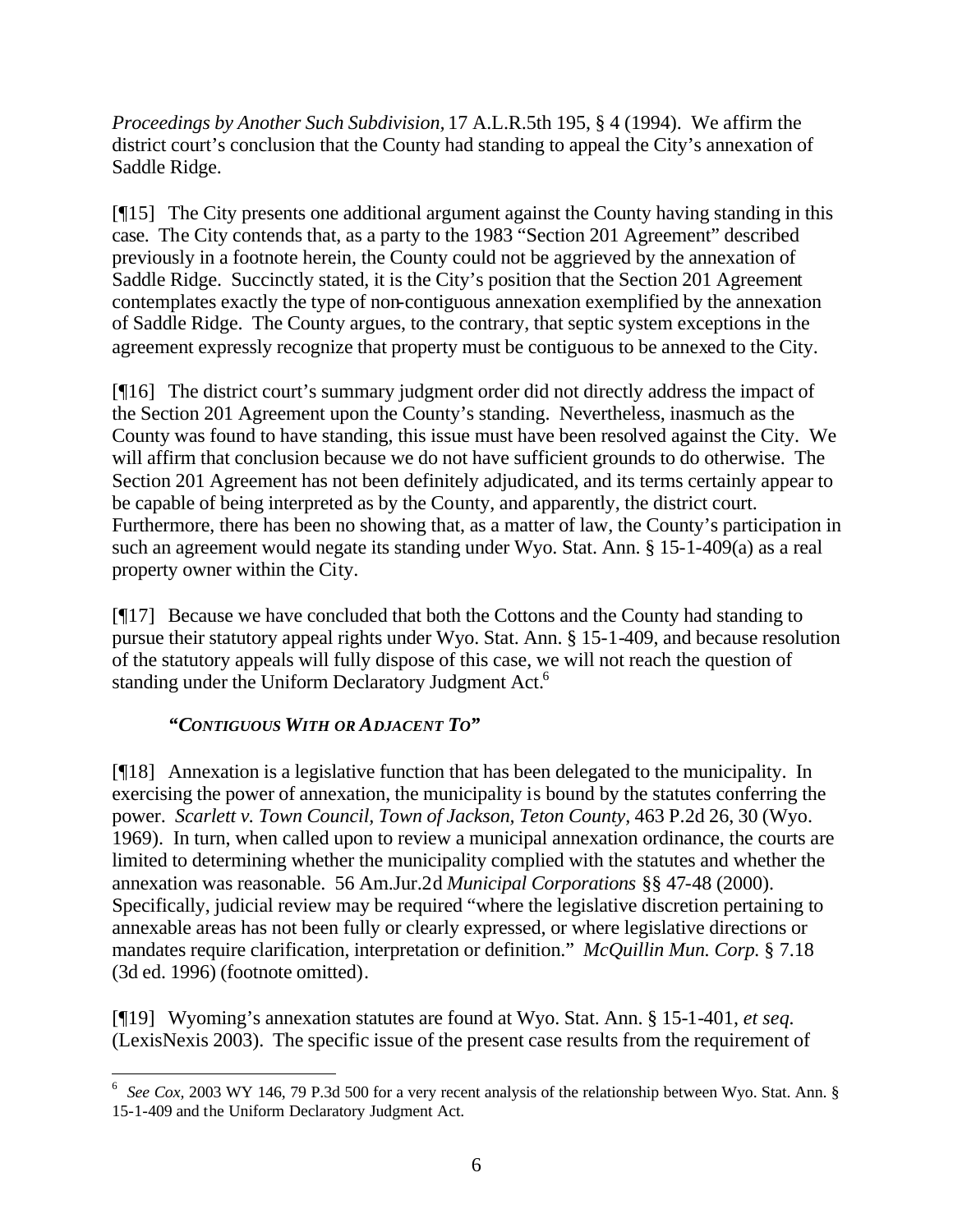Wyo. Stat. Ann. § 15-1-402(a)(iv) that, to be eligible for annexation, land must be "contiguous with or adjacent to" the annexing municipality. The question is whether noncontiguous land lying near a municipality may be annexed.

[¶20] Our standard rules of statutory construction require us first to seek the legislature's intent by looking to the common meaning of the words used in the statute. *Merriam-Webster's Collegiate Dictionary* (10th ed. 1999) contains the following definitions, in relevant part, at page 250 and page 14, respectively:

> **contiguous** . . . **1 :** being in actual contact : touching along a boundary or at a point . . .

**adjacent** . . . **1 a :** not distant : nearby . . . **b :** having a common endpoint or border . . .

**syn** adjacent, adjoining, contiguous, juxtaposed mean being in close proximity. *Adjacent may or may not imply contact but always implies absence of anything of the same kind in between* <a house with an *adjacent* garage>. . .. *Contiguous implies having contact on all or most of one side* <offices in all 48 *contiguous* states>.

(Some emphasis added.) *Webster's Third New International Dictionary* (1993) contains similar definitions at pages 492 and 26, respectively:

> **contiguous** . . . **1 a** (1) : touching along boundaries often for considerable distances . . . **b :** next or adjoining with nothing similar intervening . . . **c :** nearby, close : not distant . . . **d :** continuous, unbroken, uninterrupted : touching or connected throughout . . . **2 a :** immediately preceding or following in time or sequence : without intervening interval or item . . . **b :** near in time or sequence **syn** see adjacent

**adjacent** . . . **1 a :** not distant or far off . . . : nearby but not touching . . . **b :** relatively near and having nothing of the same kind intervening : having a common border : abutting, touching : living nearby or sitting or standing relatively near or close together . . . **c :** immediately preceding or following with nothing of the same kind intervening . . .

**syn** adjoining, abutting, contiguous, conterminous, coterminous, juxtaposed : adjacent is sometimes merely a synonym for *near* or *close to* . . . Applied to things of the same type, it indicates either side-by-side proximity or lack of anything of the same nature intervening . . . Contiguous shows variable usage but is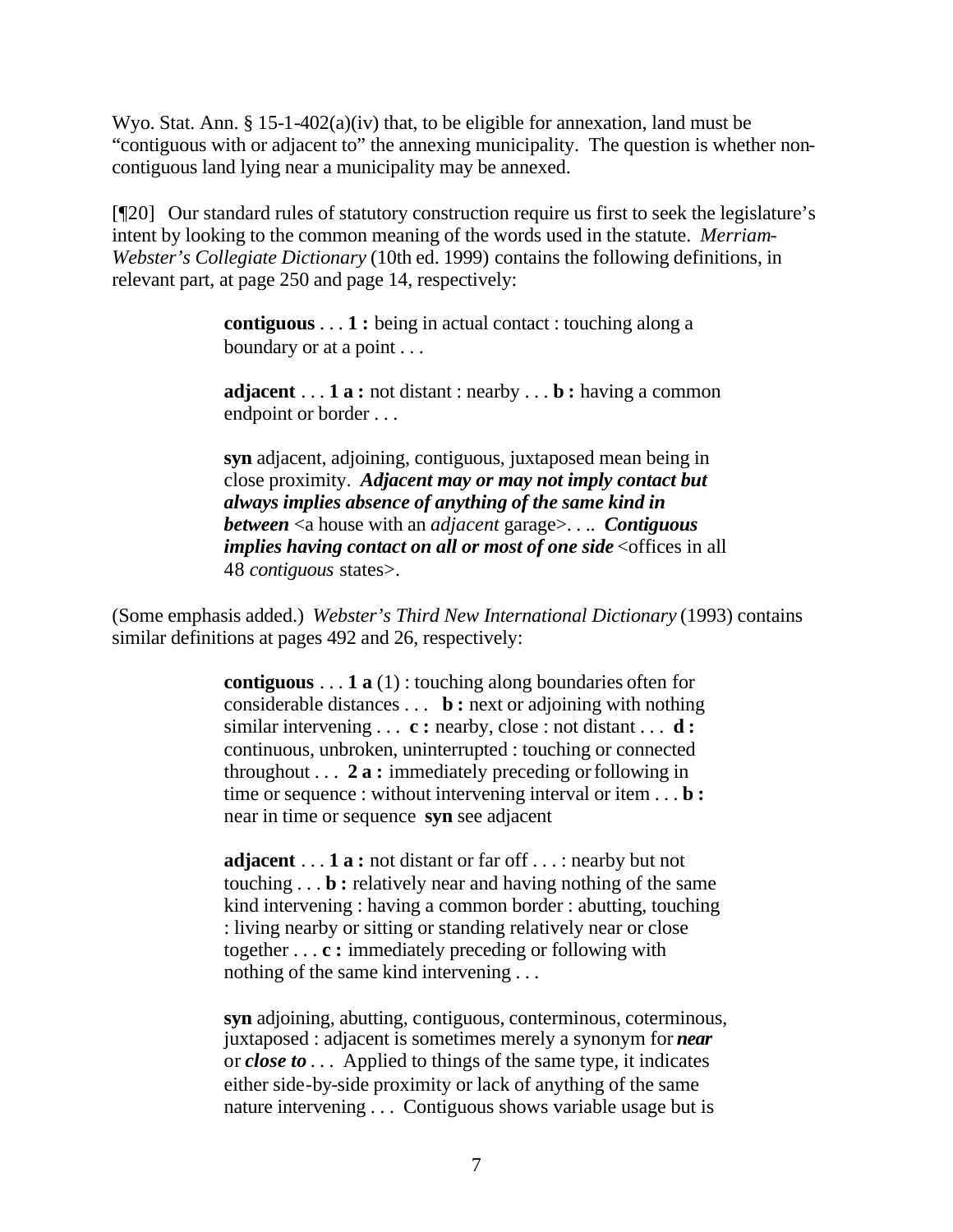likely to suggest touching along a dividing line; it may indicate an unbroken continuity . . .

[¶21] The controversy in this case, although spawning hundreds of pages of legal argument, is simple. The County and the Cottons contend that the legislature would not have used the word "contiguous," meaning "touching," if annexable land only had to be "nearby." The City responds that the legislature would not have used the word "adjacent," meaning "nearby," if annexable land had to be "touching." We will begin our resolution of the matter with the observation that use of these particular two words in this particular context, without defining either word, renders the statute ambiguous, thereby requiring interpretation.

[¶22] This issue is not unique to Wyoming, inasmuch as many states have the same language in their annexation statutes. *See McQuillin Mun. Corp.*, *supra*, § 7.20; 56 Am.Jur.2d, *supra*, §§ 51-52; and Erwin S. Barbre, Annotation, *What Land is Contiguous or Adjacent to Municipality So As To Be Subject to Annexation,* 49 A.L.R.3d 589 (1973). While there is not unanimity in defining these terms, there does seem to be a general rule as to their interpretation:

> In many jurisdictions, territory to be annexed must be contiguous or adjacent to the annexing municipality. As used in this context, the words "contiguous" and "adjacent" are considered to be synonymous. In the absence of statutory definition of these terms, it seems to be agreed that at a minimum the terms require that the boundaries of the annexing municipality and the territory must touch, with some courts indicating that there must be substantial physical contact between the municipality and the territory. It should be noted, however, that many courts have recognized, either expressly or by implication, that the meaning of these terms, as used in the annexation statutes, is flexible and may vary from case to case. And, of course, these judicially manufactured definitions are subject to change by annexation statutes which attempt to define the terms "contiguous" and "adjacent."

Barbre, *supra*, 49 A.L.R. 3d 589, 593-94, § 2[a] (footnotes omitted).

[¶23] As we will explain further, we conclude that, by limiting annexation to lands that are either contiguous or adjacent, the legislature intended to limit annexation to lands sharing a common boundary with the municipality or touching at some point, with the exception of lands that are separated from the municipality only by those natural or artificial "barriers" listed in Wyo. Stat. Ann. § 15-1-402(b).<sup>7</sup> This conclusion is consistent with what appears to

 7 Wyo. Stat. Ann. § 15-1-402(b) states: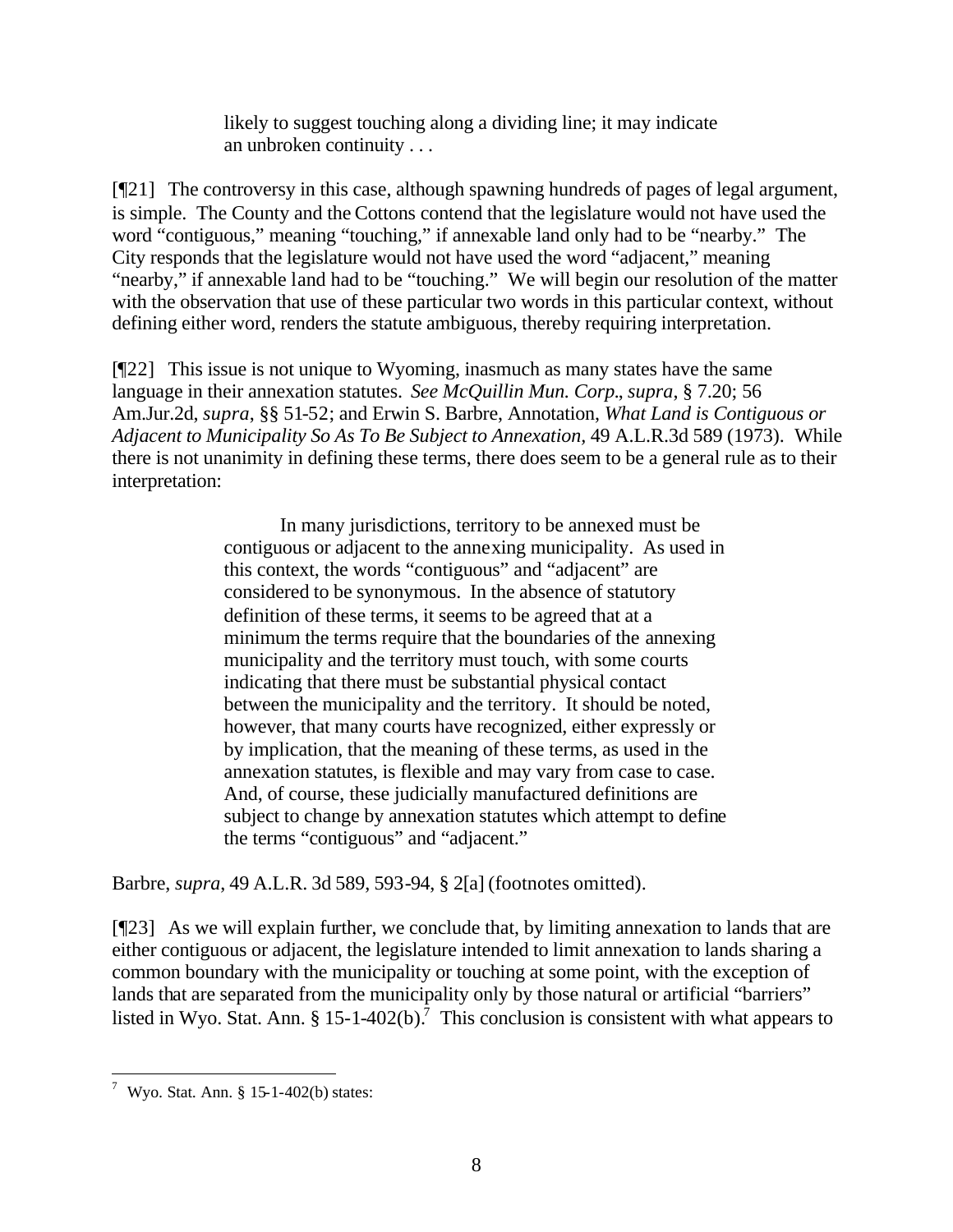be the majority rule, it is consistent with what this Court said in *In re West Laramie,* 457 P.2d 498, 501 (Wyo. 1969) ("[u]nder our statute the only requirement with respect to the scope and extent of the area to be annexed is that it must be contiguous to the annexing city or town"), it is consistent with the opinion of the Attorney General of the State of Wyoming, and it is consistent with reason and good sense.<sup>8</sup>

[¶24] In one sense, both sides in this controversy are correct; the legislature would not have needed both terms—"contiguous with" and "adjacent to"—if the terms were meant to be precisely synonymous. Likewise, the legislature would not have used both terms in the alternative if they were meant to define mutually exclusive situations.<sup>9</sup> The most likely intent of the legislature was that the terms were to be given their common meaning; that is, the lands to be annexed must geographically touch the municipality to some extent, with the contiguity requirement being satisfied by the slighter touching contemplated by the word "adjacent."

[¶25] If the City's interpretation of the statute—that lands need only be "nearby"—is correct, there would be no reason for the exceptions that are spelled out in Wyo. Stat. Ann. § 15-1-402(b). If "nearby" lands that do not touch the municipal boundaries may be annexed, there is no reason specially to permit annexation of lands separated from the municipality by roads, rivers, and the like. In interpreting statutes, we are to read related laws together and we are to give effect to all the words used. *In re Estate of Seader,* 2003 WY 119, ¶ 23, 76 P.3d 1236, 1243-44 (Wyo. 2003) (*quoting Worcester v. State*, 2001 WY 82, ¶ 13, 30 P.3d 47, 52 (Wyo. 2001)).

[¶26] We also note that the common dictionary definitions of both "contiguous" and "adjacent" incorporate the concept of there being nothing similar intervening. For example, buildings are neither contiguous with nor adjacent to one another if there is another building between them. Similarly, land is neither contiguous with nor adjacent to a municipality

l

Contiguity will not be adversely affected by the existence of a platted street or alley, a public or private right-of-way, a public or private transportation right-of-way, a lake, stream, reservoir or other natural or artificial waterway located between the annexing city or town and the land sought to be annexed.

<sup>8</sup> *See Wyoming Attorney General Opinion No. 83-021,* 117-19 (December 19, 1983) ("[w]here statutory provisions have made no attempt, as in Wyoming, to define the terms 'contiguous' and 'adjacent,' the courts have generally held such terms to require a touching or actual contact between the annexing municipality and the lands to be annexed. . . . Most courts hold contiguity is more than mere technical touching and requires reasonably substantial physical contact between the territory and the municipality. . . . This concern for something more than mere physical touching is reflected in the multiple requirements of the Wyoming statute . ..."). (Emphasis in original.)

While the word "or" is generally used in its disjunctive sense, it may simply indicate interchangeable synonyms. *Goglio v. Star Valley Ranch Ass'n.,* 2002 WY 94, ¶ 27, 48 P.3d 1072, 1082 (Wyo. 2002). One definition of "or" contained in *Webster's Third New International Dictionary, supra,* at 1585 is "the synonymous, equivalent, or substitutive character of two words or phrases <fell over a precipice [or] cliff> ... .."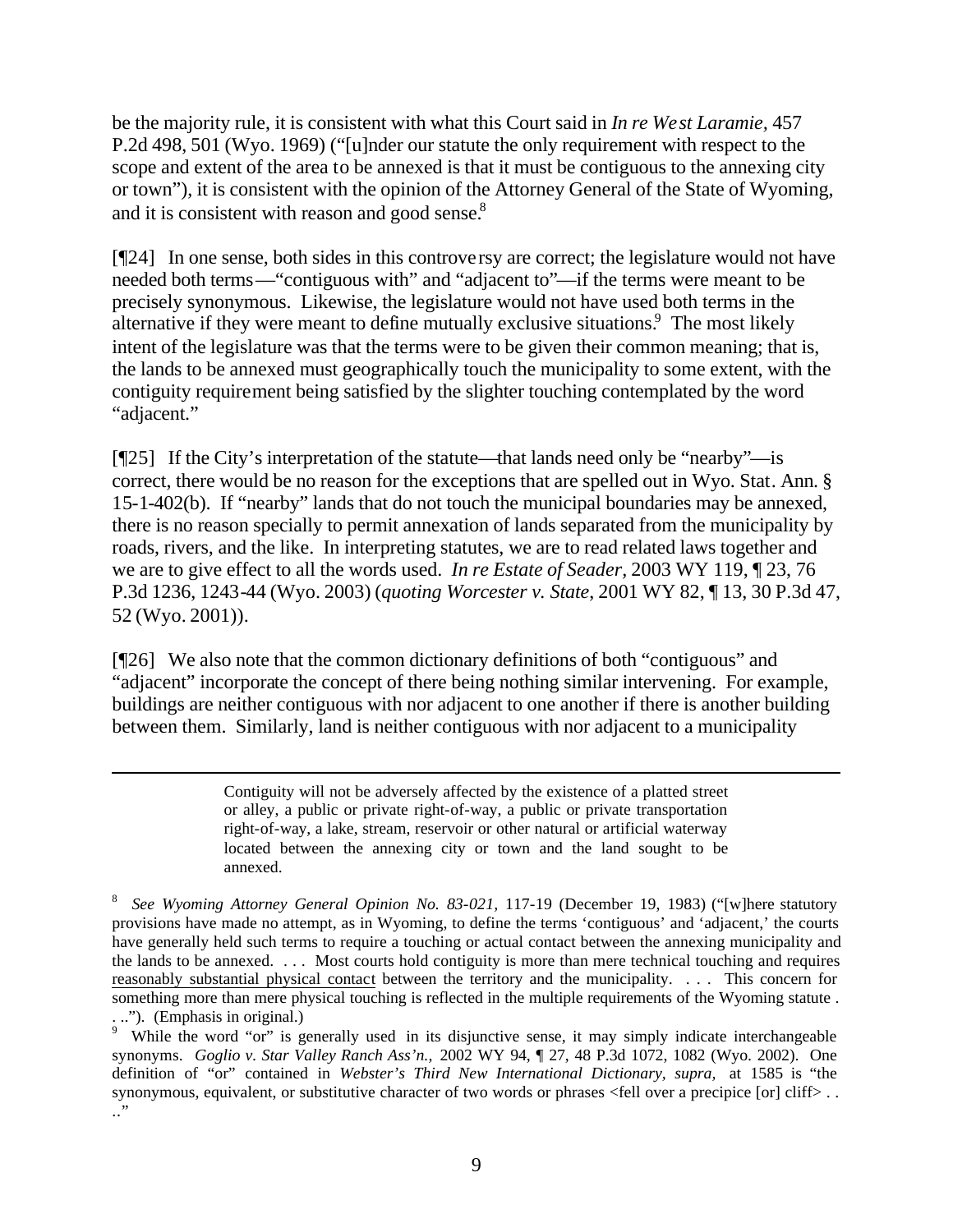where the land is separated from the municipal boundaries by anything other than a road, river, or the like.

[¶27] We interpret statutes in their context; that is, with consideration given to other statutes *in pari materia* and in the light of their object, purpose and public policy. *Petra Energy, Inc. v. Department of Revenue, State of Wyo.,* 6 P.3d 1267, 1270 (Wyo. 2000); *Wyoming Ins. Guar. Ass'n v. Woods,* 888 P.2d 192, 197 (Wyo. 1994). We ascribe to statutes a reasonable intent. *Attletweedt v. State,* 684 P.2d 812, 814 (Wyo. 1984); *In re Romer,* 436 P.2d 956, 958 (Wyo. 1968). Application of these principles to Wyoming's annexation statutes leads us to the conclusion that the pervasive tone or tenor of the statutes is strictly to limit the ability of municipalities to annex territory. The statutes prescribe a carefully delineated annexation process, limited by numerous mandated findings.<sup>10</sup> The most reasonable interpretation of the words "contiguous with or adjacent to" in this context is that the legislature intended to limit annexation to lands touching a municipality's boundaries. There is no suggestion in the entire statutory scheme that the legislature intended to vest municipalities with the discretion to determine what land is "adjacent"—meaning "nearby"—on a case-by-case basis. The result of such an interpretation could be "crazy quilt" or "leap frog" annexation that would run counter to the concerns expressed in the statutory mandates.

[¶28] The courts in the following cases have all held that, in the annexation context, the words "contiguous" and "adjacent" are synonymous and require that the boundaries of the municipality and the annexed land must touch, or, at least, must not be separated by anything of like kind: *Hillman v. City of Pocatello,* 74 Idaho 69, 71, 256 P.2d 1072, 1073 (1953), *criticized on other grounds by Alexander v. Trustees of Village of Middleton*, 92 Idaho 823, 452 P.2d 50, 52-54 (1969) (common meaning of both words is conterminous or abutting and use of adjacent does not contemplate annexation of non-contiguous areas); *Ridings v. City of Owensboro,* 383 S.W.2d 510, 511 (Ky. 1964) (requirement of contiguity is inherent in annexation statutes because of concept of a city being a geographical unit); *City of St. Ann v. Spanos,* 490 S.W.2d 653, 656 (Mo.App. 1973) (in defining adjacent, the word "nearby" must be qualified by the concept of having nothing of the same kind intervening); *Johnson v. City of Hastings,* 241 Neb. 291, 488 N.W.2d 20, 23-24 (1992) (contiguous and adjacent both require substantially contiguous boundaries); *Hawks v. Town of Valdese,* 299 N.C. 1, 261 S.E.2d 90, 97 (1980) (adjacent means contiguous or abutting); *City of Middletown v. McGee,*  39 Ohio St.3d 284, 530 N.E.2d 902, 905 (1988) (contiguous, adjacent, and adjoining are synonymous and all require contiguity to a degree beyond that created by strip or corridor annexation); *City of Ada v. Whitaker,* 1949 OK 266, 202 Okla. 249, 212 P.2d 482, 483-84 (1949) ("adjacent to" is synonymous with "abutting on" and requires that there be nothing of the same kind between); *In re Sadler,* 142 Pa. 511, 21 A. 978, 979 (1891) (adjacency of a tract of land is satisfied if one of the lots of the tract is contiguous with the municipality's

l

Wyo. Stat. Ann. § 15-1-402(a), for example, in addition to requiring that the land to be annexed be contiguous with or adjacent to the municipality, also requires other specific findings concerning (1) health, safety and welfare; (2) natural, geographical, economical and social development; (3) logical and feasible extension of public services; and (4) due process. Similarly, Wyo. Stat. Ann. § 15-1-402(c) requires the municipality to prepare a report concerning proposed boundaries, infrastructure needs and timetables, and fees and tax estimates.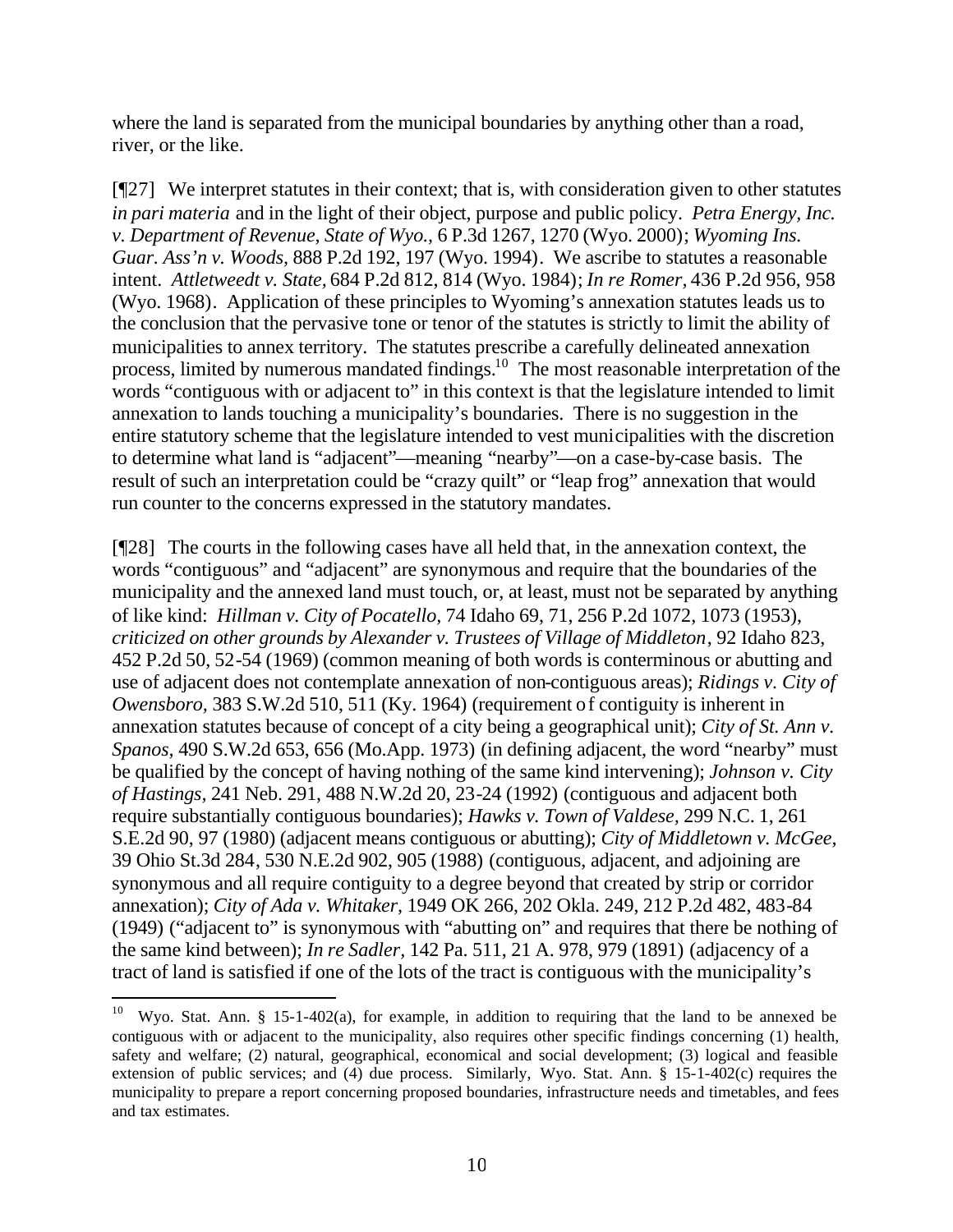boundary); *St. Andrews Public Service Dist. v. City Council of Charleston,* 339 S.C. 320, 529 S.E.2d 64, 66 (2000), *rev'd on other grounds*, 349 S.C. 602, 564 S.E.2d 647 (2002) (contiguous, adjacent, and adjoining are synonymous and ordinarily mean touching, but such is not required where the areas are incidentally separated by a road, railway or waterway); *City of Pasadena v. State ex rel. City of Houston,* 442 S.W.2d 325, 328 (Tex. 1969) (question of adjacency is a question of law; adjacent means contiguous and "in the neighborhood of or in the vicinity," so it cannot be satisfied by a strip annexation); *Town of Lake v. City of Milwaukee,* 255 Wis. 419, 39 N.W.2d 376, 378 (1949) (contiguous and adjacent are synonymous).

[¶29] In Barbre, *supra*, 49 A.L.R.3d at 603, a specific study of the words "contiguous" and "adjacent" in the annexation context, the author states that "[i]n none of the cases within the scope of this annotation, in the absence of a statutory definition to the contrary, has a court specifically said that the borders of the territory and the municipality do not have to touch at all." The City contends, to the contrary, that several courts have found adjacent to mean only "nearby" and have not required geographical touching. A review of the cases cited by the City generally reveals, however, a different context, a holding not precisely on point, or even support for the proposition that contiguous and adjacent are synonymous: *San Dieguito Partnership v. City of San Diego, 7 Cal.App.4<sup>th</sup> 748, 9 Cal.Rptr.2d 440, 445-46 (1992)* (adjacent means nearby, not touching, in a subdivision statute allowing an exemption for lot line adjustments); *Anderson Union High Sch. Dist. v. Schreder,* 56 Cal.App.3d 453, 128 Cal.Rptr. 529, 534-35 (1976) (school districts not contiguous to forest preserve were adjacent to the reserve for purpose of certain specialized funding); *Belmont Fire Protection Dist. v. Village of Downers Grove,* 92 Ill.App.3d 682, 48 Ill.Dec. 261, 416 N.E.2d 292, 295 (1981) (to be eligible for annexation, territory must touch or adjoin the municipality "in a reasonably substantial physical sense"); *In re Annexation to the Village of Wadsworth,* 65 Ill.2d 148, 2 Ill.Dec. 337, 357 N.E.2d 504, 505-06 (1976) (village could not avoid statutory mandate that adjacent highways be annexed by leaving a ten-foot buffer strip); *City of Hutchinson v. Danley,* 88 Kan. 437, 129 P. 163, 164 (1913) (as used in statute governing vacation of town sites, reversion of public areas to adjacent landowners not affected by intervening street or alley); *Board of Education of City of Ottawa v. Jacobus,* 83 Kan. 778, 112 P. 612, 613 (1911) (definition of adjacent in statute depends upon context and purpose; adjacent means nearby, not necessarily touching in statute allowing city to attach adjacent territory for school purposes); *State v. Kansas City,* 50 Kan. 508, 31 P. 1100, 1103 (1893) (statute authorizing consolidation of cities requires adjacency, defined as not more than three-fourths of a mile apart); *Grudnosky v. Bislow,* 251 Minn. 496, 88 N.W.2d 847, 851-52 (1958) (in statute allowing higher salaries for officials in fourth-class cities adjacent to first-class cities, adjacency did not require geographical contiguity, but a community of interest); *McLemore v. Yocona Tallahatchie Drainage Dist. No. 1,* 129 Miss. 97, 91 So. 390, 391 (1922) (in statute authorizing enlargement of boundaries of drainage district to "adjoining or adjacent" lands, land to be added need not be geographically contiguous, just "lying close by"); *City of West Fargo v. City of Fargo,* 251 N.W.2d 918, 920 (N.D. 1977) (in case involving annexation contest between two cities, court comments that tract could not have been annexed to city to which it was not adjacent, but that the two later became contiguous); *City of Lawrenceburg v. Maryland Cas. Co.,* 16 Tenn.App. 238, 64 S.W.2d 69, 71 (1933) (in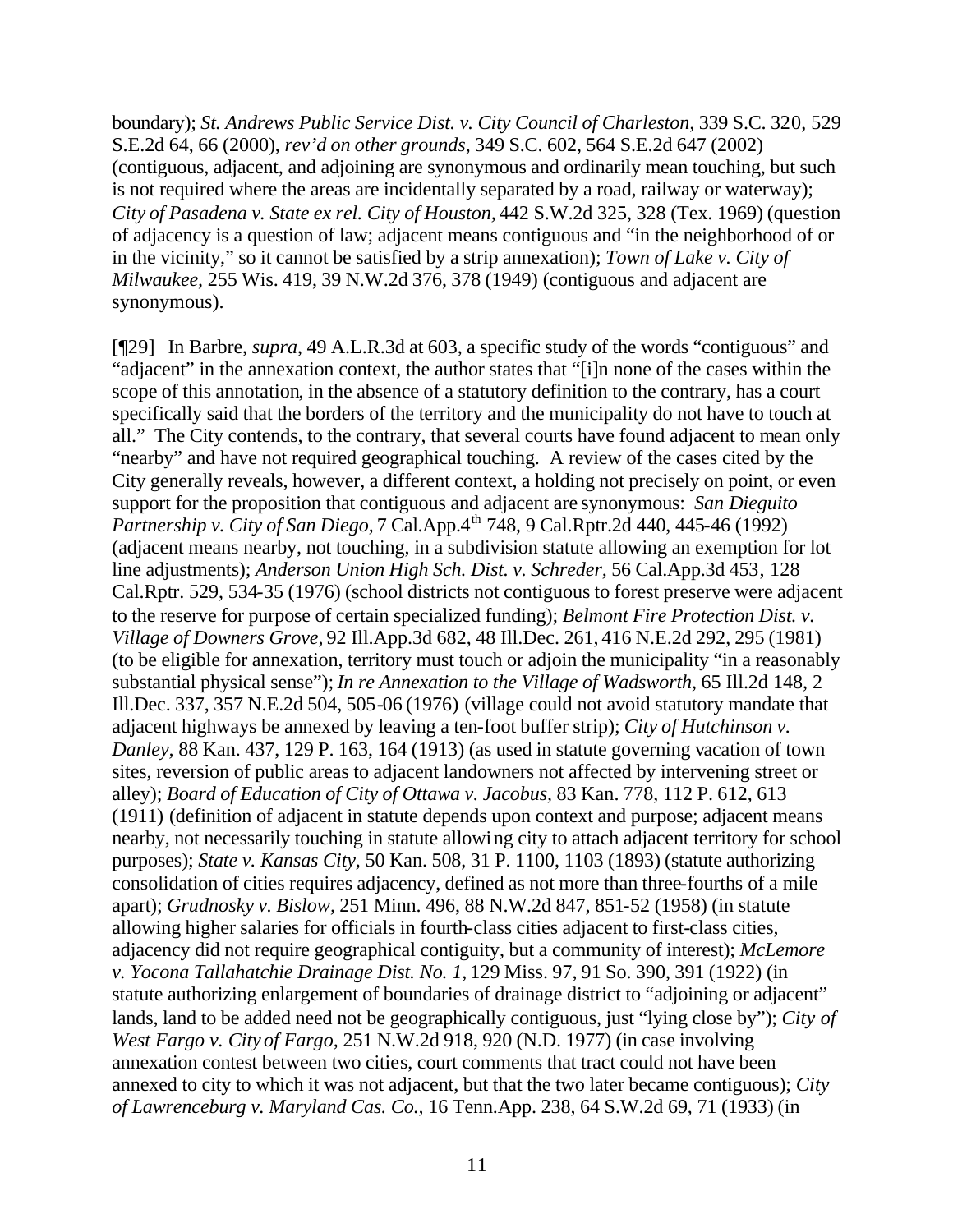insurance dispute, adjacent found not to import physical contact unless preceded by a modifier such as "immediately"); *City of Waco v. City of McGregor,* 523 S.W.2d 649, 653 (Tex. 1975) (adjacent usually means close by and not necessarily touching, but statute defined it in this instance to mean that territory within the exclusive extraterritorial jurisdiction of one municipality is not, as a matter of law, adjacent to any other municipality).

[¶30] We agree not only with the result in the cases finding adjacent and contiguous to be synonymous in the annexation context, but with their reasoning as well. The public policy behind geographically limited municipal annexation was well stated in *Hawks,* 261 S.E.2d at 97:

> Contiguity has always been viewed as synonymous with the "legal as well as the popular idea of a municipal corporation in this country," which is one of "oneness, community, locality, vicinity; a collective body, not several bodies; a collective body of inhabitants—that is, a body of people collected or gathered together in one mass, not separated into distinct masses, and having a community of interest because residents of the same place, not different places. So, as to territorial extent, the idea of a city is one of unity, not of plurality, of compactness or contiguity, not separation or segregation." 56 Am.Jur.2d, Municipal Corporations § 69, quoting *City of Denver v. Coulehan,* 20 Colo. 471, 39 P. 425 (1894). Contiguity, then, is an essential component of the traditional concept of a municipal corporation, which is envisioned as a governmental unit capable of providing essential governmental services to residents within compact borders on a scale adequate to insure "the protection of health, safety and welfare in areas being intensively used for residential, commercial, industrial, institutional and government purposes or in areas undergoing such development." G.S. 160A-33(2).

> The element of contiguity helps to preserve the economic and political viability of municipal government. The costly package of services provided by municipal government can be economically maintained only within the compact boundaries fostered by the contiguity requirement. Conversely, the requirement of contiguity discourages prohibitively expensive extension of municipal services to noncontiguous areas where municipal services cannot be economically supplied. Moreover, it goes without saying that, from a political standpoint, a compact, contiguous area is more easily governed than one split into diverse, noncontiguous enclaves. Vicinity engenders a unified sense of community identity which facilitates the